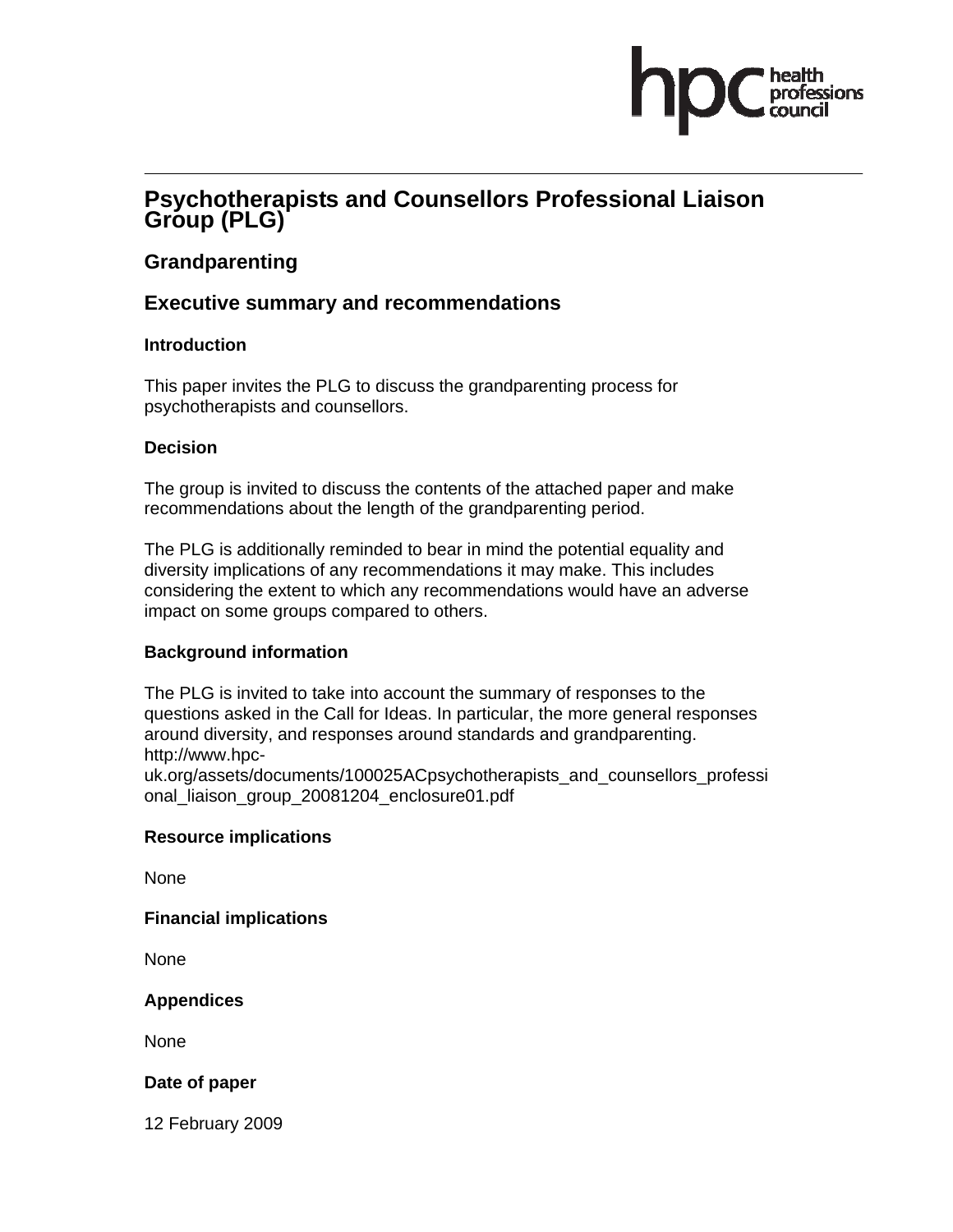# **Organisation of the paper**

This paper invites the PLG to discuss and make recommendations about grandparenting.

The first section of the paper provides background information, looking at the routes to registration; the grandparenting process; and how grandparenting has previously happened within HPC; highlighting some of the issues involved.

The second section outlines the responses we received to the call for ideas in these areas.

The third section provides a summary and discussion of some of the issues in order to aid the group's deliberations.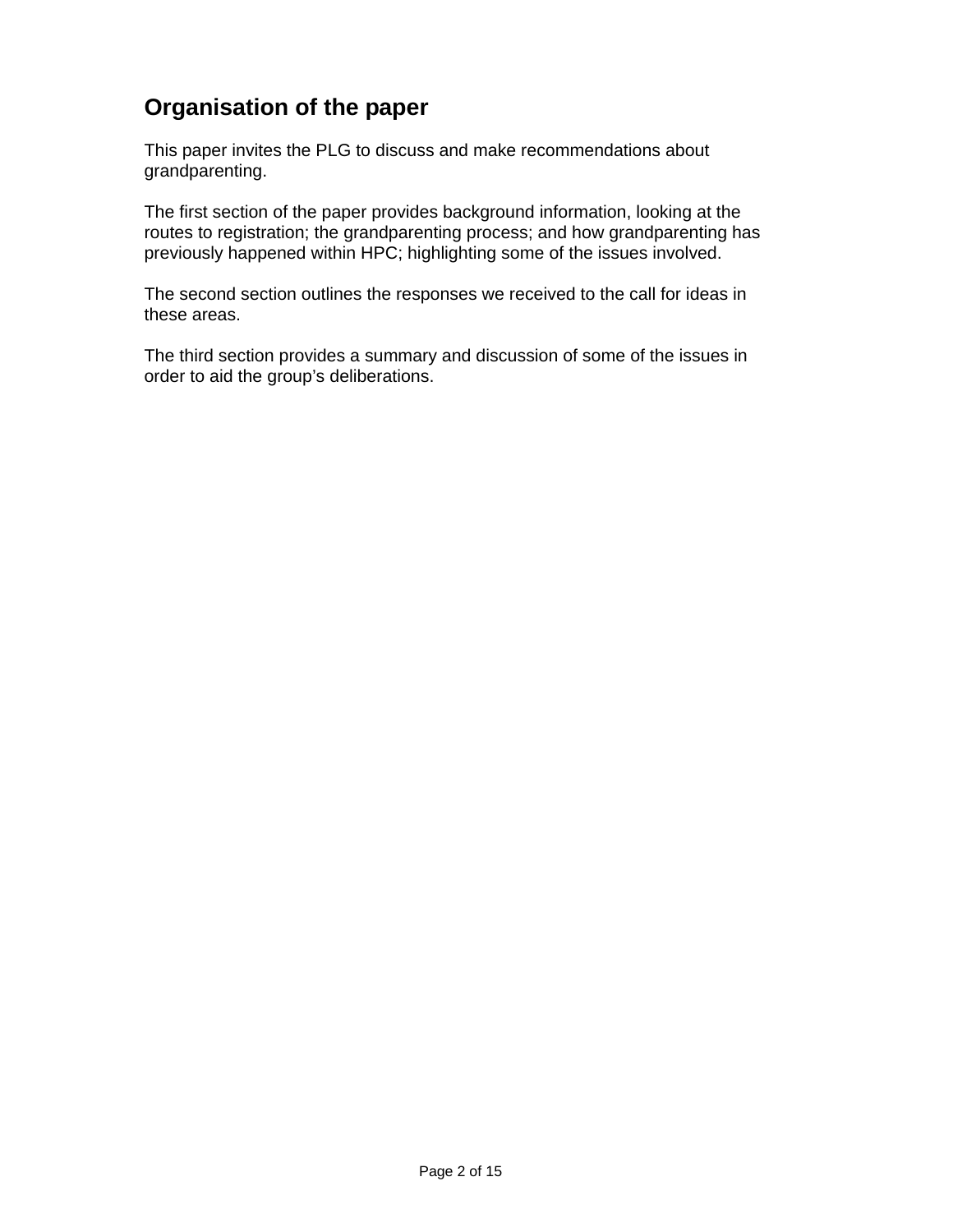# **Section one: Background and context**

This section provides background information on routes to registration, grandparenting and its legislative context. It also provides information on how the grandparenting process has worked previously for other professions regulated by HPC.

# **1.1 Routes to registration**

When a profession becomes statutory regulated, there are four different routes to registration. They are:

- Voluntary register transfer;
- UK approved programme route;
- Grandparenting; and
- International

This paper looks at the grandparenting process.

# **1.2 Grandparenting**

A 'transitional' period of registration is necessary when introducing statutory regulation. This might be introducing regulation of a profession for the first time or alternatively moving from a voluntary model to a model of compulsory registration. This transitional period is known as 'grandparenting'.

During the grandparenting period, individuals not eligible to be members of the voluntary or state register can apply for registration. Grandparenting is therefore not for those who hold approved qualifications but who chose not to join a voluntary register.

The period is temporary and time limited. After this period only those who hold a qualification approved by the regulator can be registered.

We ran a grandparenting period for the first twelve professions that we regulated until 8 July 2005. We have produced a report which summarises our experience of the grandparenting process which is available on our website.<sup>1</sup>

The cost of a grandparenting application will be £420 per application from April 2009. This cost is non refundable and if the application is successful, the applicant then has to pay the registration fee.

# **1.2.1 Grandparenting and human rights**

The necessity to hold a grandparenting period when moving from voluntary or state registration to statutory registration is also related to obligations under the Human Rights Act 1998.

Article 1 of the First Protocol to the Convention on Human Rights says that:

 $\overline{a}$ 

Page 3 of 15  $1$  The report is available at: www.hpc-uk.org/publications/reports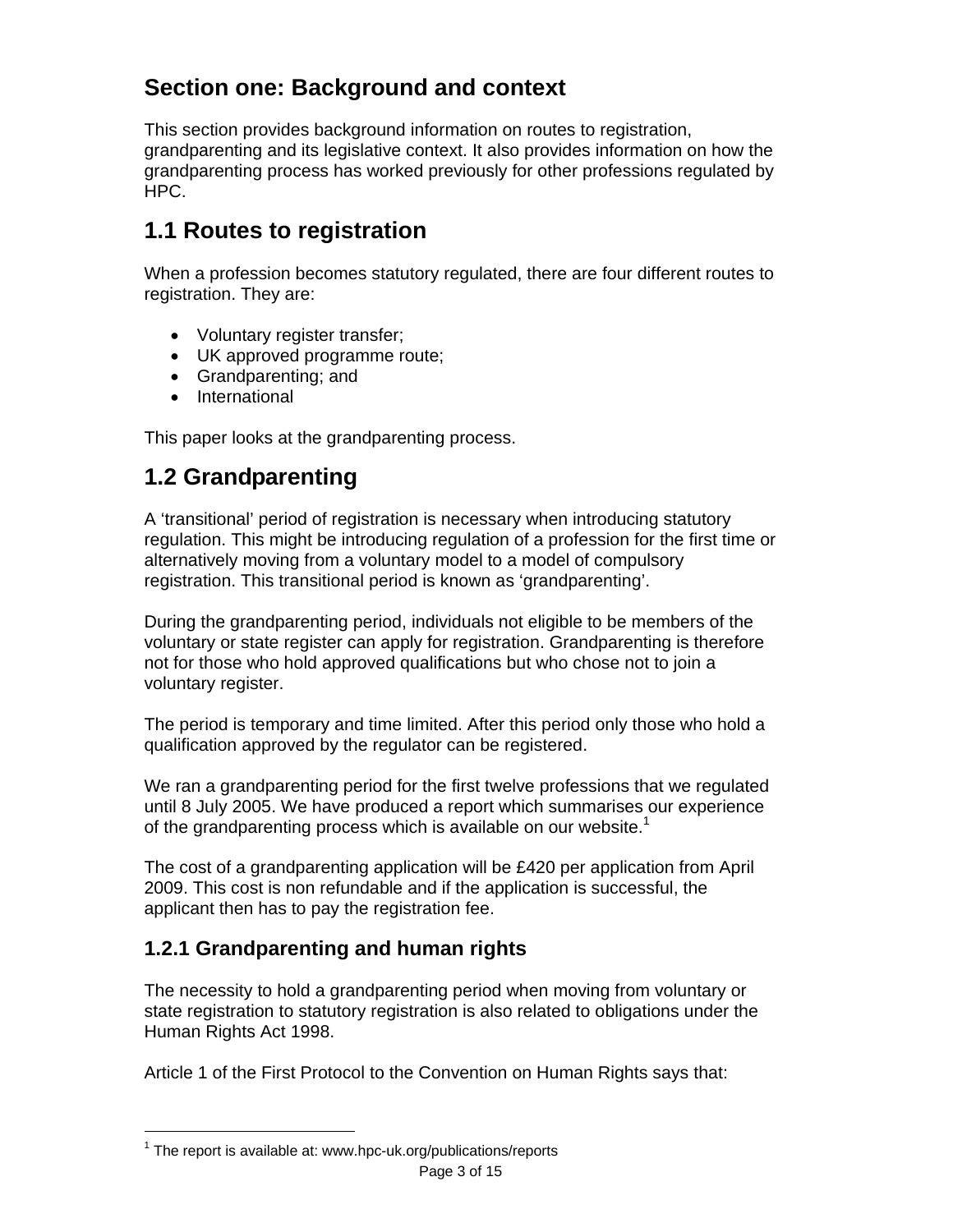'Every natural or legal person is entitled to the peaceful enjoyment of his possessions. No one shall be deprived of his possessions except in the public interest and subject to the conditions provided for by law and by the general principles of international law.'

The European Court of Human Rights has interpreted 'possessions' to encompass a wide range of economic interests including, in one case, the right to exercise a profession.

## **1.2.2 The Health Professions Order**

The Health Professions Order 2001 ('the Order') establishes the legal basis for the transitional arrangements for registration known as 'grandparenting'. These are broken down into 2 routes which are discussed in the section below entitled 'Grandparenting routes'.

When the Register for the first twelve professions we regulated opened on 9 July 2003, the transitional arrangements were limited to those who had not previously been registered by the CPSM or the HPC and who applied for registration within a two-year period from the opening of the Register. Similar arrangements happened when the Operating Department Practitioners became statutory regulated.

The Order is therefore consistent with the Human Rights Act by recognising the acquired rights of existing practitioners to continue to practise their profession.

The legislative provisions outlined in the Order applied to the professions which were previously brought into statutory regulation by HPC and will also apply to the practitioner psychologists and any professions which become regulated by HPC in the future.

## **1.2.3 Grandparenting routes**

Article 13(2) of the Order also lays out the two 'entry routes' for registration for applicants applying via grandparenting.

Route A: Applicants can apply via this route if they can demonstrate that they have been in practice for three out of five years before the opening of the Register (or its equivalent on a part time basis). An applicant has to demonstrate that they practise safely, lawfully and effectively within their scope of practice.

Route B: This route is open to applicants who do not satisfy the time in practice criteria for Route A, but who have been in practice before the opening of the Register. An applicant has to demonstrate that the combination of their education, training and experience meets the standards of proficiency for the profession (see page 13).

Applications are assessed on an individual basis by two registration assessors, who are appropriately qualified members of the profession. Registration assessors are one type of 'partner' we use. Other partners we use are panel members who make decisions about complaints we receive and visitors who visit and approve education and training programmes.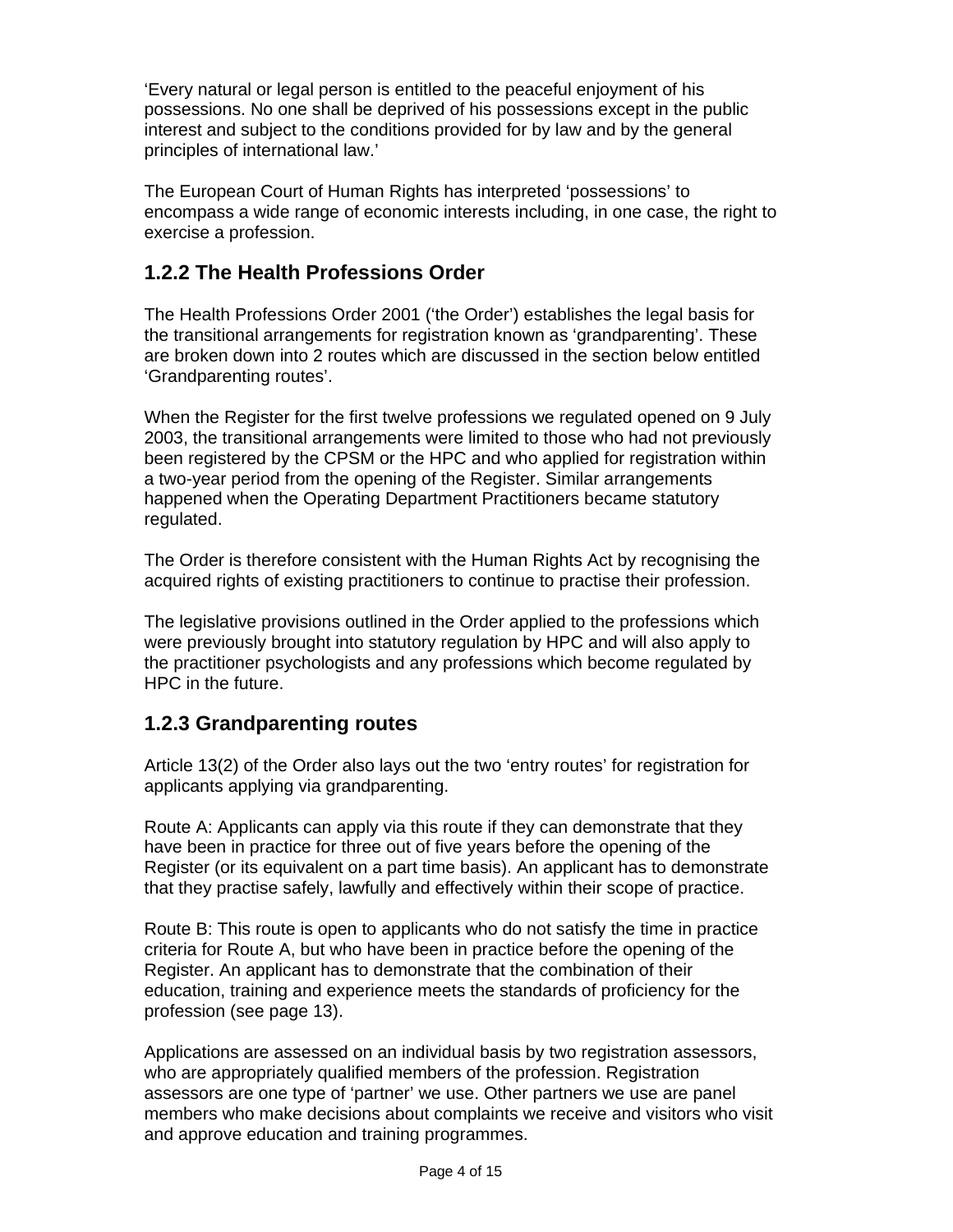Route A means that only experience and not qualifications can be assessed. Assessors may look at the Standards of proficiency for the profession but applicants do not have to demonstrate that they meet all the standards. Under Route B however, assessment can take into account qualifications and training as well as practice and experience. Applicants have to demonstrate that they meet all the Standards of proficiency for their profession.

Successful applicants, through either route, were registered in the relevant part of the Register in the same way as an applicant following an approved course. Once registered, all registrants have to meet our standards of conduct, performance and ethics. This includes the obligation that registrants should only practise in those fields in which they have appropriate education, training and experience.

## **1.2.4 Length of grandparenting period**

The length of the grandparenting period is defined by law and has previously been two years. The length of the grandparenting period for psychotherapists and counsellors is discussed in more detail in section two and three of this paper.

After the grandparenting period has closed, the only way for UK-trained individuals to become registered is to complete an approved programme.

## **1.2.5 Right of appeal**

Article 37 of the Order allows grandparenting applicants a right of appeal if their application is unsuccessful. The process which we follow in administering an appeal is laid out in The Health Professions Council (Registration Appeals) Rules Order of Council 2003.

Appeals have to be sent in writing to us within 28 days of the decision to reject an application for registration. The appellant submits information including a statement to explain why they disagree with the decision to reject their application as well as any supporting document.

The panel hearing the appeal can dismiss the appeal, allow the appeal (and thereby allow the individual on to the Register) or decide that the application should be looked at again. If the appeal is dismissed, the appellant can also appeal to the county court and, in Scotland, to a sheriff.

## **1.2.6 Grandparenting and protection of title**

Regulation through the HPC works on the basis of protection of titles. In order to use one of the titles that we protect, an individual must be on our register. However, during the grandparenting period the titles are not protected for those who have been using the title before the introduction of regulation. The Order ensures that individuals who had been using a protected title prior to the opening of the Register are not liable to prosecution if they continue to do so during the transitional period.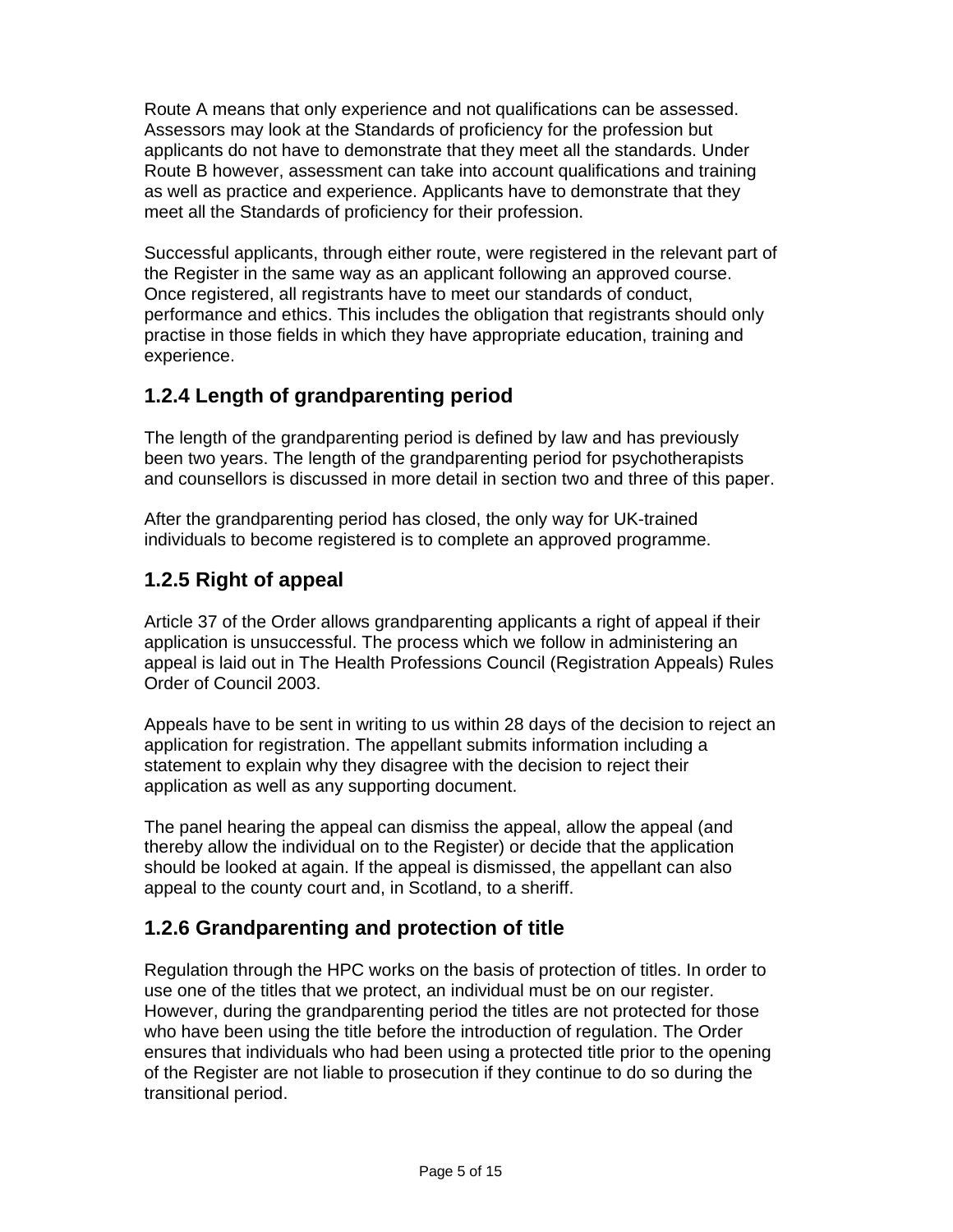A protected title can also be used beyond the closing of the grandparenting period until a final decision is reached about an application. This includes any appeal to the Council or to the courts.

# **1.3 Grandparenting process**

## **1.3.1 Applications**

As with other routes to registration, grandparenting applicants have to complete a registration form. Applicants have to supply information about themselves and their education as well as a health reference and a character reference.

Grandparenting applicants have to provide us with more information than applicants for the UK route. Previously we have asked applicants to complete a supplementary information form together with the standard application form in order to help us assess their application. This included:

- information about the time they had been in practice, including how many hours they were currently practising;
- information about their education, training and a summary of their career;
- a statement of practice telling us about the nature of their practice. We suggested that applications might provide us with up to three case studies to help us decide whether they met our requirements;
- information about their professional indemnity insurance (if held, optional); and
- a further reference confirming their time in practice (optional).

We encouraged grandparenting applicants to provide us with as much information as possible so that we could make a decision about their applications.

## **1.3.2 Assessment**

Applications are assessed by members of the relevant profession called 'registration assessors'. Where a profession has different modalities, we make sure that the application is assessed by two individuals from the same modality. Assessors normally worked in pairs of one clinician and one academic. We feel that this allows a fair assessment of both an applicant's practical experience and their education and training.

The assessors scrutinised all the available documentation against the relevant criteria to reach a decision upon which they both agreed and then completed a 'record of assessment'. This detailed the reasons why a particular decision had been reached. The reasons given were referenced against the applicable test.

#### **1.3.2.1 Tests of competence**

Our legislation allows the Council to ask an applicant to undertake 'any test of competence as it requires him to take'. This importantly provides the Council with a further opportunity to establish the level of an applicant's knowledge, understanding and skills. It also allows the applicant a fair opportunity to demonstrate that they meet the standard for registration.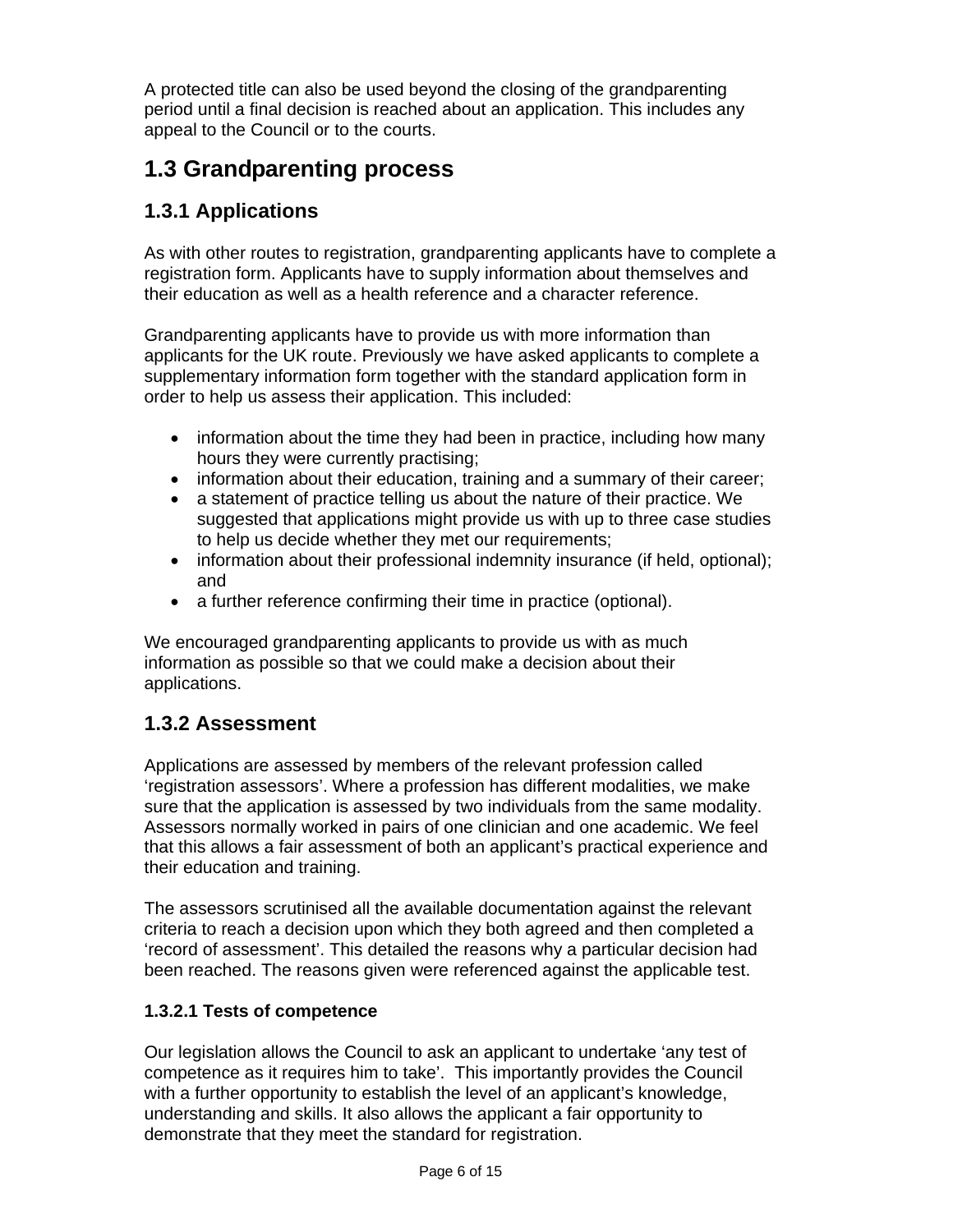The legislation allows the Council's Education and Training Committee to decide the circumstances in which an applicant should undergo a test of competence and what form that test should take.

A test of competence could include:

- an interview or oral test;
- a structured written examination;
- a practical test of clinical skills; or
- a combination of oral, written and practical tests.

These types of tests are often used by health regulators when assessing the competence of overseas qualified professionals.

Previously, we considered all the options when deciding the types of test of competence which we would ask some applicants to undertake. In the majority of cases, we decided that applicants should undertake an oral test of competence if there were areas of their knowledge, skills and experience which needed clarification. A small number of applicants were asked to undertake a short practical placement, supervised by a registered member of the profession, or a short assessment.

It is important to take a flexible approach to the tests which focus on the individual applicants and their individual practice rather than asking applicants to undertake a rigid assessment process which might not be appropriate.

## **1.3.3 Grandparenting criteria**

Although the grandparenting routes are laid in our legislation, HPC can set the grandparenting criteria. The criteria include how to define lawful, safe and effective practice, areas that can be tested in the test of competence and also how the Council can obtain further information.

The criteria must be available for a three month consultation. HPC will be consulting on grandparenting criteria for practitioner psychologists prior to the Register opening for that profession in summer 2009.

## **1.4 Previous experience of the grandparenting process**

We ran a grandparenting period for the first twelve professions that we regulated until 8 July 2005. Overall 93% of applications via grandparenting were successful.

There was some variation in the overall success rate by profession but this tended to vary with the number of applications received from each profession. The overall success rate was lower for route B applications (82%) compared to route A (96%). However, we also received more route A applicants than route B.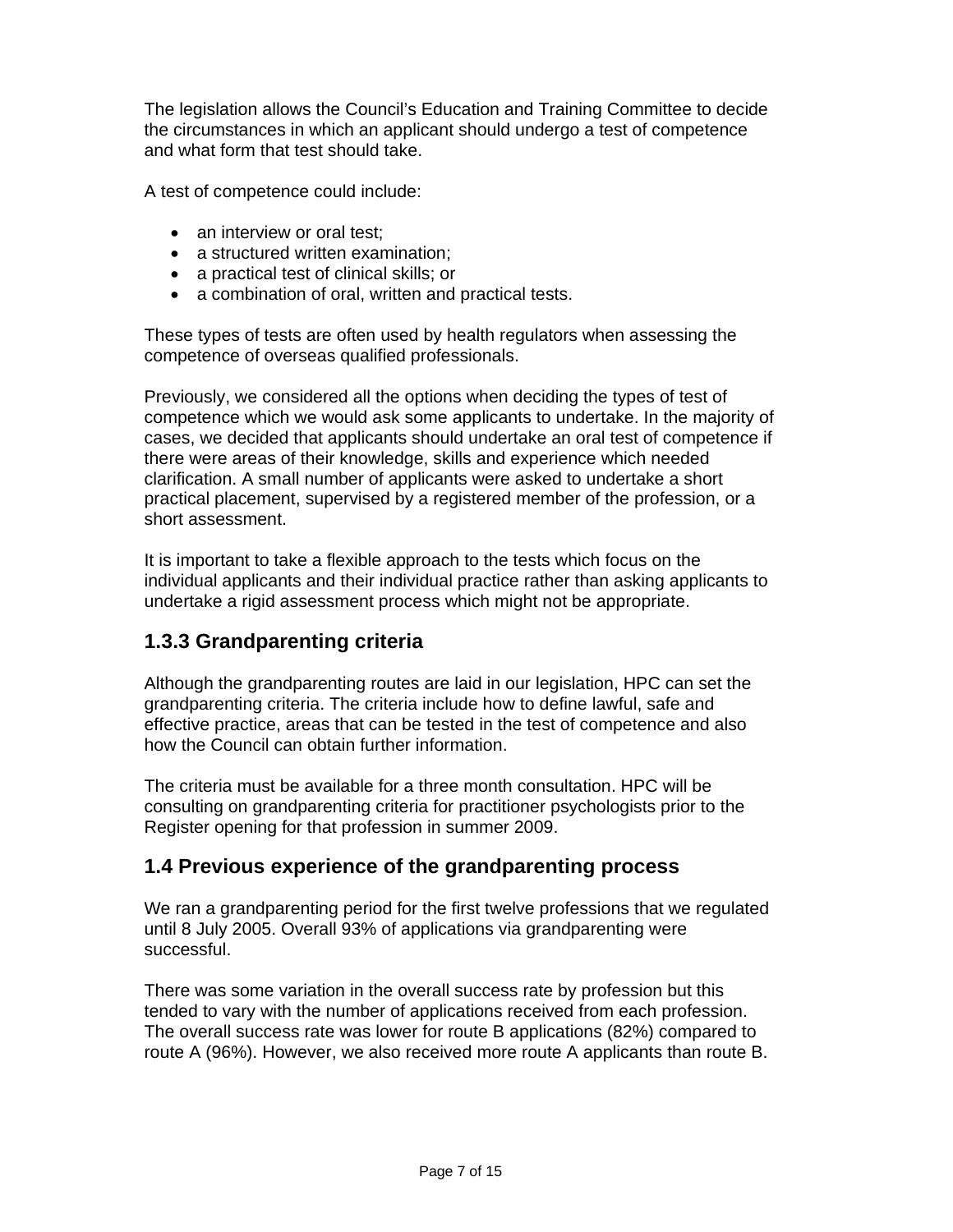#### **1.4.1 Communications**

Our experience shows that a clear communications strategy was central to the success of the grandparenting period. We communicated the grandparenting process to unregistered practitioners in a number of ways including providing information on our website and delivering talks to professional body meetings about the changes to legislation.

During the grandparenting period for the first twelve professions we wrote to private training and institutes and private member organisations and asked them to pass information on their members. In addition, where people indicated that they wanted to be kept up to date we wrote to them to tell them when the application forms were available. We also produced numerous articles which appeared in the local and national press as well as in the professional journals.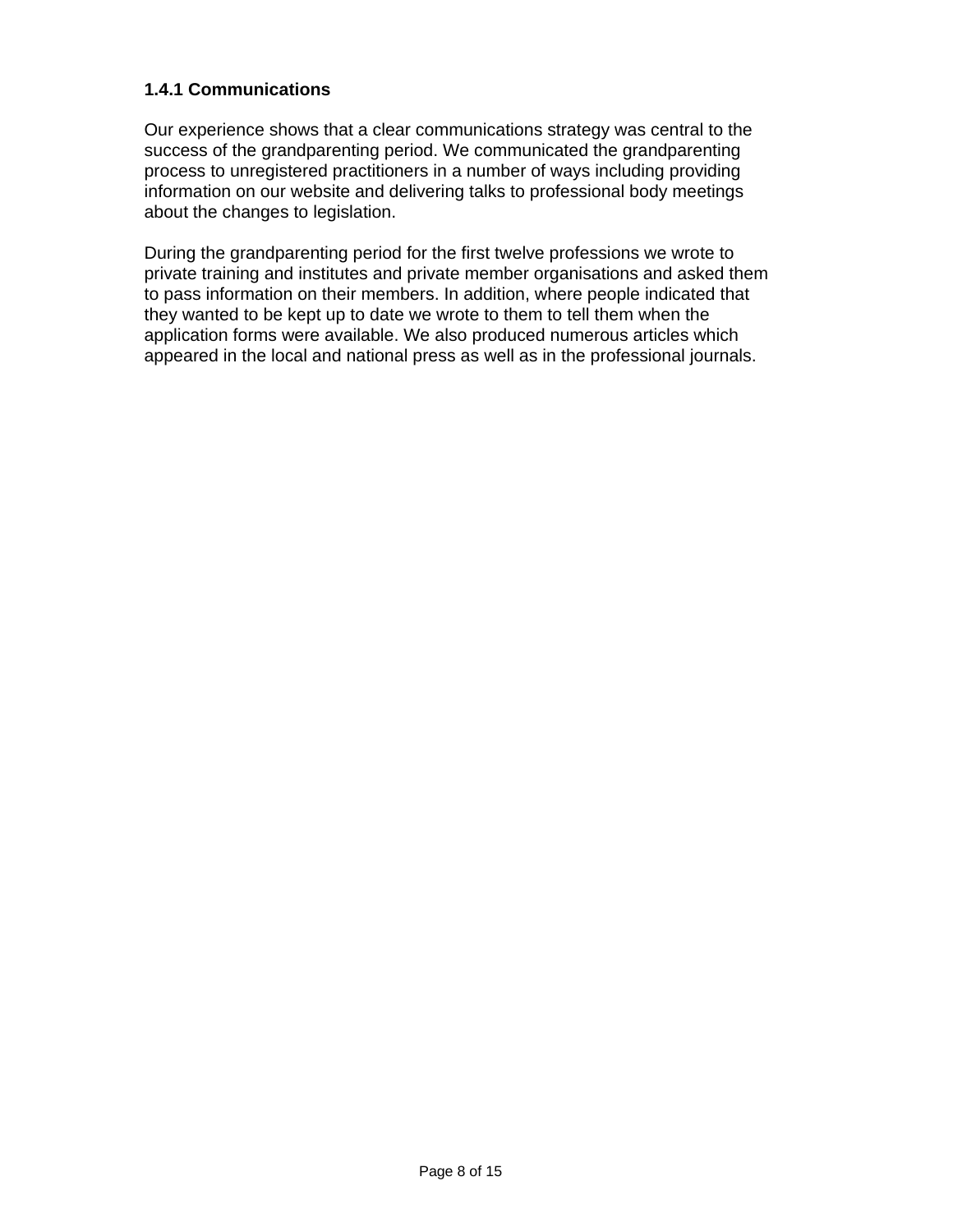# **Section two: Responses to the Call for Ideas**

In the Call for Ideas we asked respondents to tell us how long they thought the grandparenting period should be open for. We also asked respondents if any information other than that outlined above should be considered by the group in recommending the appropriate grandparenting arrangements.

## **2.1 Length of grandparenting period**

Fifteen organisations, including The KCC Foundation, The Association for Family Therapy, and The British Psychoanalytic Council (BPC), suggested that the grandparenting period should be for two years. British Association for Sexual and Relationship Therapy (BASRT) said that they supported a two year grandparenting period because it would focus applicants' minds and ensure that they did not delay their application. The International Society of Professional Counsellors (ISPC) suggested a grandparenting period between two and three years as it gave time for communication whilst diplomas often take three years or less. However, one individual commented that two years was not long enough because of the length of time taken to complete training and accreditation.

Eight organisations suggested that the grandparenting period should be between two and three years. This included the British Association of Play Therapists (BAPT), Counselling in Scotland (COSCA) and the Association of Child Psychotherapists.

Five organisations, including The United Kingdom Association for Psychotherapeutic Counselling (UKAPC), Counsellors and Psychotherapists in Primary Care and The British Psychological Society, said that the grandparenting period should be for three years. Cambridge Body Psychotherapy Centre proposed three years as it would allow information to circulate and also would give individuals opposed to statutory regulation sufficient '...opportunities to be assessed'. UKAPC suggested that the three year grandparenting period would be the 'normal' period but that there should be flexibility for extraordinary circumstances.

Two organisations suggested that the grandparenting period should be different for different titles. The United Kingdom Council for Psychotherapy (UKCP) suggested that it should be four years for the title of 'psychotherapist' and three years for the title of 'psychotherapeutic counsellor'. The Association for Cognitive Analytic Therapy (ACAT) also suggested that it should be four years for the title of 'psychotherapist' but two years for the title of 'psychological therapist'.

Three organisations, including The Register for Evidence Based Hypnotherapy and Psychotherapy (REBHP)and The British Association for the Person-Centred Approach, suggested that the grandparenting period should be between three and five years. United Kingdom Association for Humanistic Psychology Practitioners suggested that a grandparenting of this length would reduce the chance of a backlog in applications and would avoid interruptions to practice whilst applications were being processed. One individual commented that this length of grandparenting period was necessary to allow individuals completing courses to grandparent.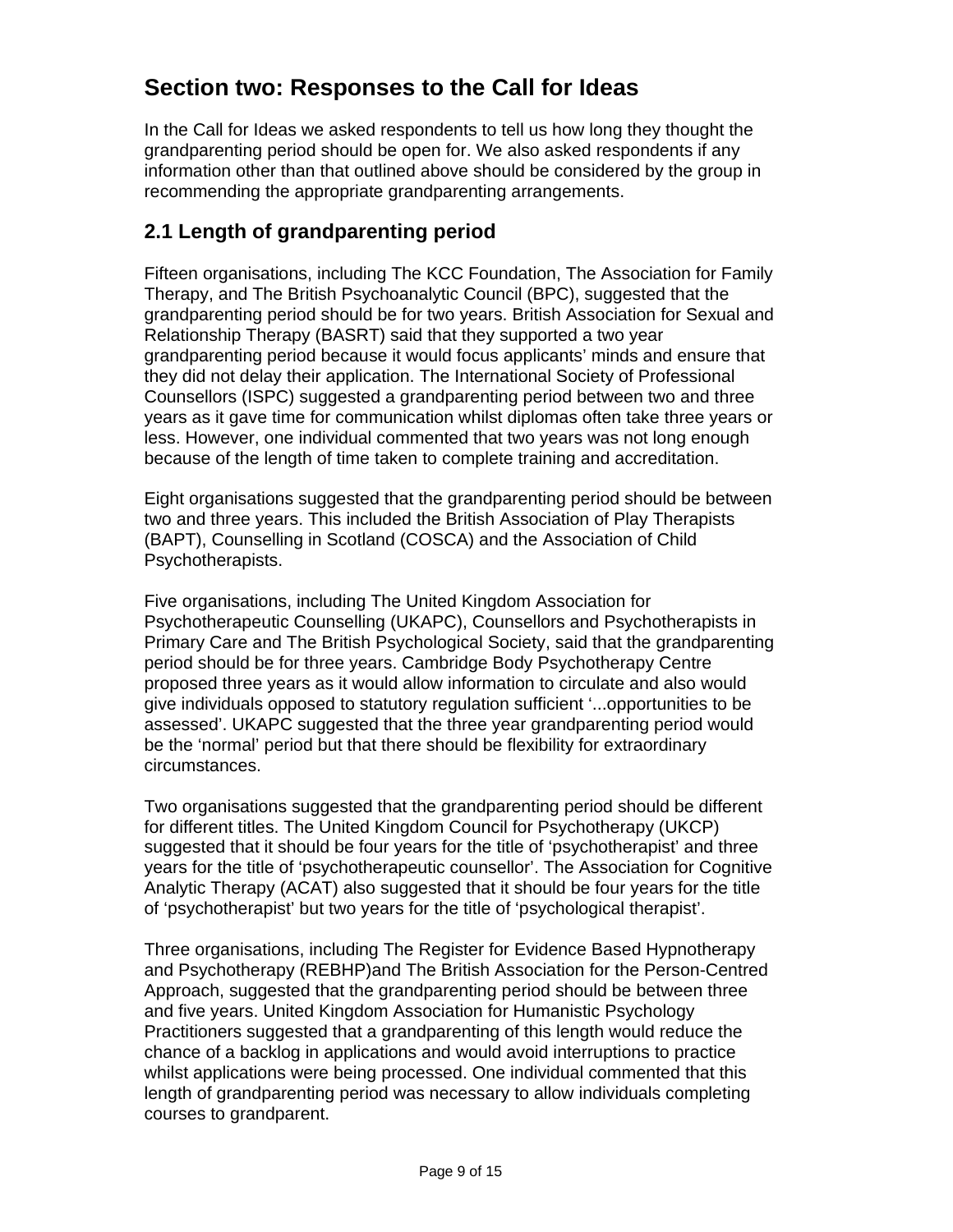Five organisations, including Bath Centre for Psychotherapy and Counselling and The Centre for Humanistic Psychology and Counselling, said that the grandparenting period should be four years. The British Association for Counselling and Psychotherapy (BACP) recommended four years as most training takes three years and would therefore give trainees just starting their training enough time to complete and then apply.

Both The Counselling and Psychotherapy Central Awarding Body (CPCAB) and Chrysalis suggested that the grandparenting period should be between five and ten years. CPCAB said that the longer period was necessary to incorporate those with insufficient experience or limited qualifications or those on career breaks or those working abroad. The longer period might also help to overcome opposition to regulation and allow students to apply via grandparenting.

The University of Kent said that the grandparenting time period was not as important as the professional validity of the person applying for registration. They added that the PLG needed to consider how to validate the safe, professional and ethical practice of professionals who may have been practising but who 'may or may not currently meet approved standards for safe practice'. One individual said that the grandparenting period should be open in 'perpetuity'. They commented that if the grandparenting criteria were truly valid why would they be restricted to a particular period of time?

## **2.2 Proposed grandparenting criteria**

In the Call for Ideas we also asked respondents if any information other than that outlined above should be considered by the group in recommending the appropriate grandparenting arrangements. This section considers the criteria that respondents suggested should be used for making decisions about grandparenting applicants. It then covers more general comments about the grandparenting process.

A number of respondents, including the University of Brighton, commented that it was important that the grandparenting criteria were rigorous. One individual commented that the criteria should be as 'stringent and thorough' as the criteria for those joining via the voluntary register transfer.

Several respondents said that one important criterion for assessing grandparenting applications was the applicant's level of training and qualifications. Association of Christian Counsellors commented that they would anticipate that an applicant would have '...some appropriate level of training and/or experience'. The Minster Centre said that the group should consider the quality of training undertaken by grandparenting applicant and ask why person was not on a voluntary register. This might be because the applicant '...did not meet the criteria for membership such as being unable to meet training standards, not being in clinical supervision or not holding public liability insurance'. ISPC commented that consideration should be given to the 'wide and diverse nature of counselling and psychotherapy and the training of these professions... you need to consider not just the length of training but the level of qualification'.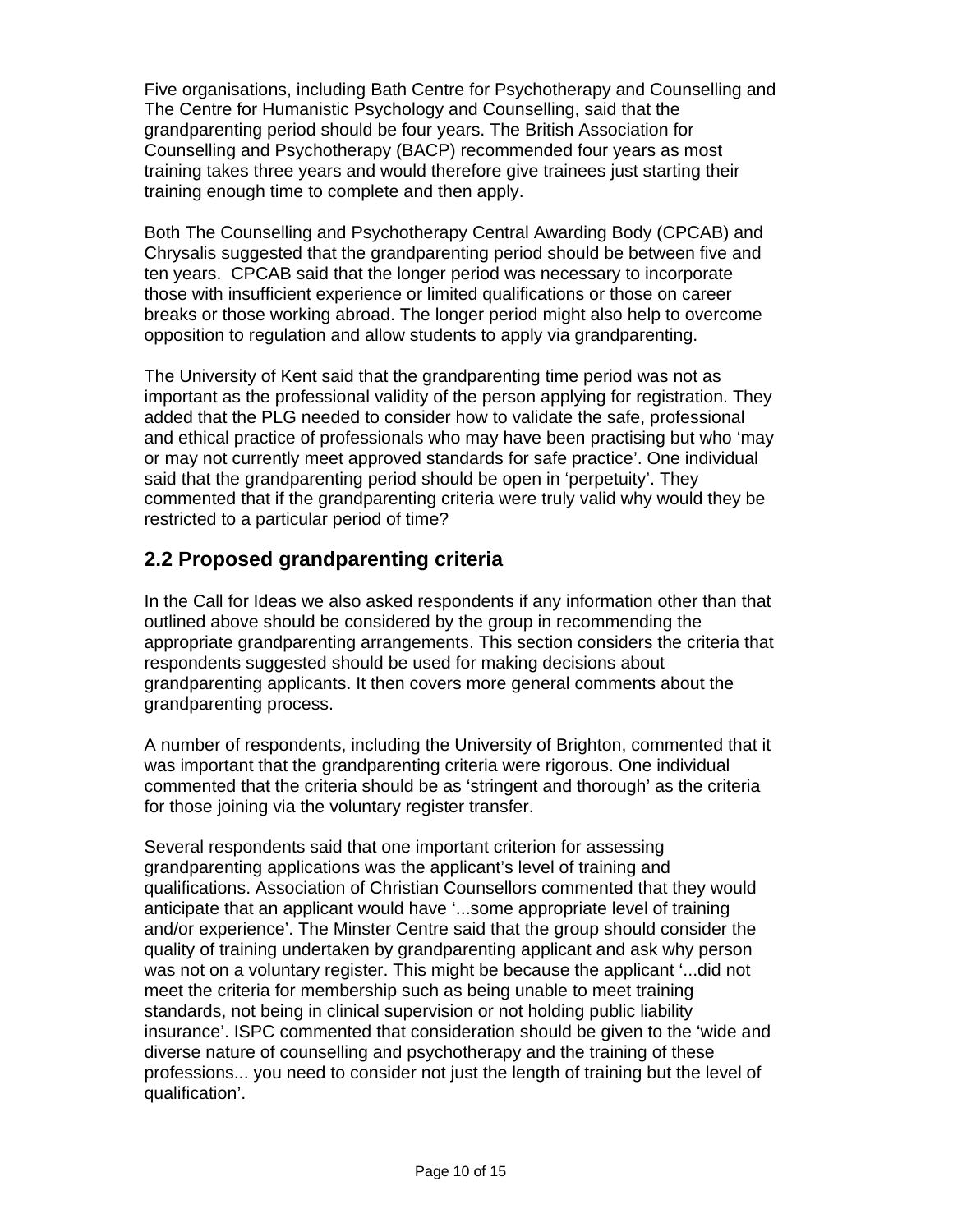A number of respondents commented that one of the grandparenting criteria should be that the individual should make a declaration that they had no complaints against them. The Tavistock Centre for Couple Relationships said that no one subject to ethical hearings or sanctions at the point of registration should transfer. One respondent suggested that individuals would have to declare any complaints which would have to be investigated before the grandparenting applicant submitted an application. However, another respondent said that those who applied via grandparenting having been expelled from a professional body should not necessarily be refused from applying or being assessed.

Several respondents, including ACAT and the Metanoia Institute, suggested that the grandparenting criteria could draw upon the APL and (Accreditation of Prior Learning) and APEL (Accreditation of Prior Experiential Learning) processes used by UK university systems. UKCP supported these comments and suggested that the criteria could also draw upon those used in UKCP training for psychotherapists and psychotherapeutic counsellors.

The Association for Rational Emotive Behaviour Therapy commented that the grandparenting route must '...require the applicant to become a member of a recognised professional body, servicing their modality, before being placed under a Cognitive Behavioural register'. British Association for Behavioural and Cognitive Psychotherapies (BABCP) raised concerns that CBT applicants might not be accredited by BABCP and said it was important that those assessing grandparenting applications should be aware of '...BABCP training standards'. One individual respondent suggested that grandparenting applicants should be members of a professional body.

## **2.3 Comments about grandparenting**

#### **2.3.1 Grandparenting routes**

We received a small number of comments from respondents about the different grandparenting routes. Surrey Counselling and Psychotherapy Initiative said that the different routes were useful as they helped to ensure that practitioners who did not satisfy time requirements were not 'penalised'. However, other respondents commented that more clarity was needed on how to demonstrate practice in route A and how applicants would be assessed in route B.

#### **2.3.2 Reduction in standards**

Several respondents expressed concerns that grandparenting might lead to a reduction of standards. The AFT said that grandparenting might allow people who have been practising without the appropriate qualifications and who were less qualified on to the Register. They said 'We would not be happy that someone who had merely practiced for 3 out of 5 years prior to the start of the register could automatically register'. Their comments were supported by the Metanoia Institute who said that they would '...strongly object to any system of Grandparenting that undermines the long established standards associated with different generic professional titles'. One individual commented that if registration really was necessary for these professions, it should not be 'diluted' by grandparenting.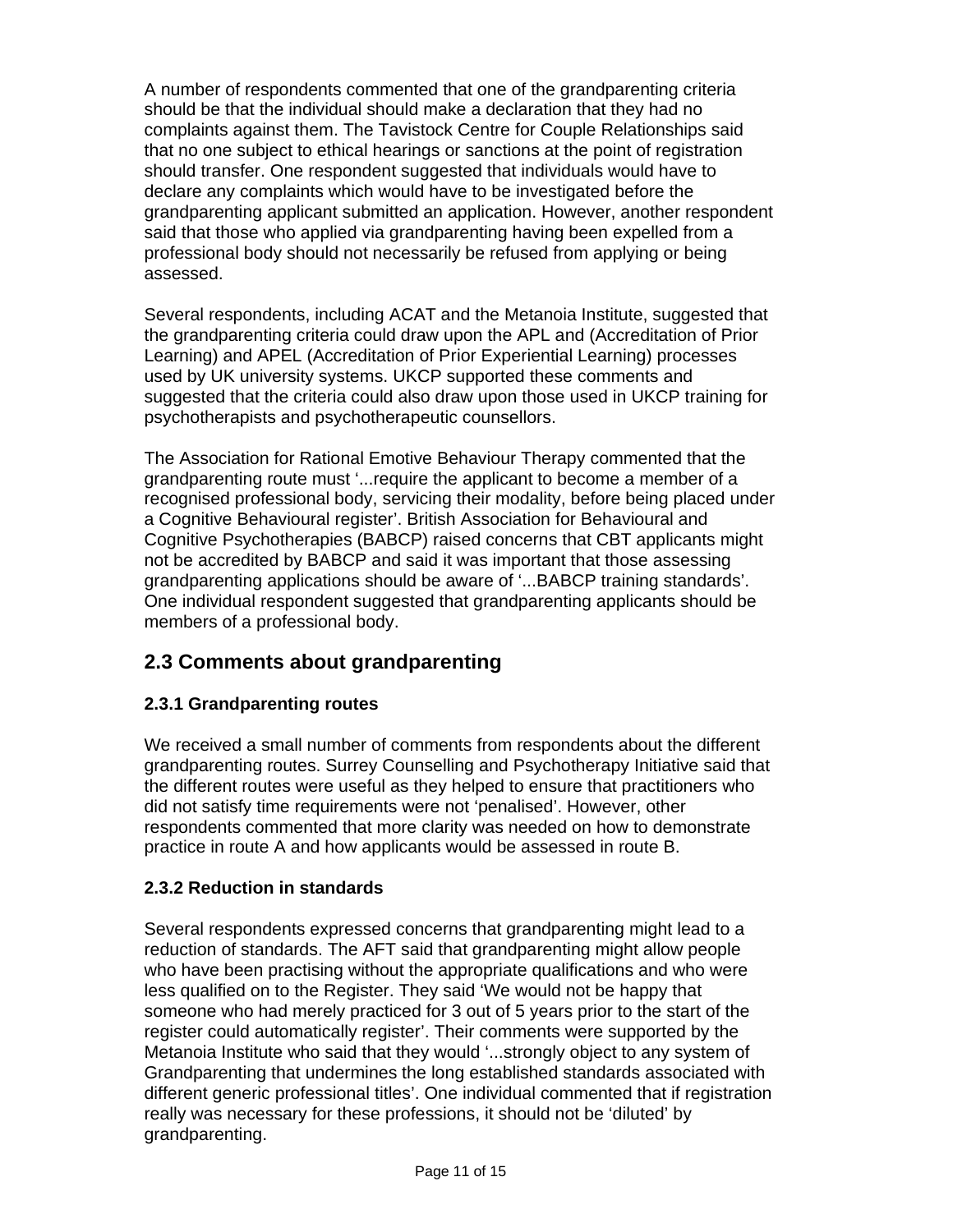### **2.3.3 Cost of grandparenting and impact on voluntary sector**

Several respondents to the Call for Ideas, including BACP, COSCA and Stirling and District Association for Mental Health raised concerns about the cost of making a grandparenting application, particularly for applicants working within the voluntary sector or were offering their services free. They were concerned that counsellors would stop offering services rather than pay the costs of becoming registered. In turn, this would reduce access to services for members of the public. Relationships Scotland and COSCA both asked that costs should be kept to a minimum or that funding should be available to help counsellors to become registered.

### **2.3.4 The grandparenting process**

A small number of respondents raised concerns about the grandparenting process. The REBHP said that is was important that grandparenting applicants were not judged by therapists or organisations which '...hold theoretical positions antagonistic to other modalities'. One individual suggested that decisions about the grandparenting criteria used for assessing applications should not be made by 'others' and not the HPC. Another individual commented that it was important to realise that psychotherapy and counselling are not based on a discrete body of knowledge and this would impact on the grandparenting process. Both BAPT and one individual commented that it was important that the grandparenting arrangements were '...transparent, understandable and user friendly'. Two individuals suggested that the grandparenting process should be evidence based and not focused on a 'form filling exercise'.

#### **2.3.5 Inclusiveness**

Several respondents commented on the importance of an inclusive grandparenting process. CPCAB commented that the PLG should consider students and also equality and diversity requirements whilst The Association of Child Psychotherapists suggested that the PLG should consider arrangements for members who have been out of work e.g. maternity/sick leave. WPF Therapy commented that grandparenting should cover all those qualified and currently in training when the Register opens.

#### **2.3.6 Communications**

Three respondents, BASRT, CPCAB and Manchester College, both commented that it would be important to publicise the grandparenting arrangements and to communicate with applicants. Manchester College commented that grandparenting should be promoted via a 'telephone helpline, email and website links'.

#### **2.3.7 Other routes**

We also received a small number of comments from individuals suggesting different grandparenting processes. Two individuals commented that the voluntary organisations should take responsibility for allowing grandparenting and that people grandparent on to voluntary registers and then come on to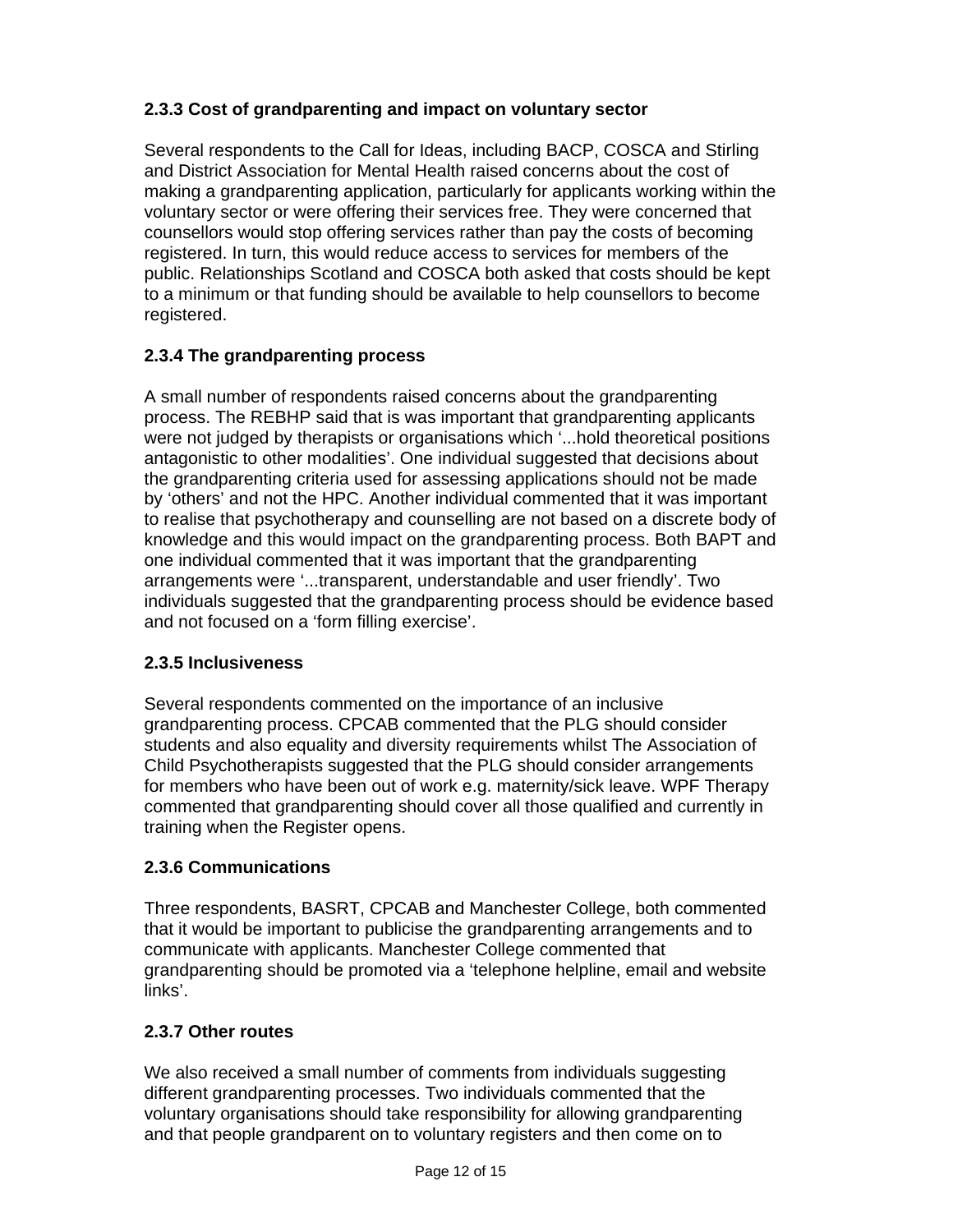HPC's register. Another individual suggested that in addition to the approved course route, there should be an 'apprenticeship route' for those who wanted to train in a different way.

#### **2.3.7 Other considerations**

We also received a small number of comments about other issues that the respondents wanted to bring to the attention of the PLG. BPC said that it would be important for the PLG to consider how many training courses would not lead to membership of a voluntary register which transferred and therefore how many potential grandparenting applicants there might be. COSCA asked what the entry route would be for those who miss the deadline for grandparenting.

KCC Foundation wanted to highlight that there were a number of practising psychotherapists who might not have professional qualifications or whose qualifications might not be at a Masters level. Of these psychotherapists some may not be members of a voluntary register or their registration may have lapsed. Finally one respondent said that if grandparenting applicants could demonstrate that they could practise safely and effectively without CPD or completion of an approved programme then there would be no need to bring them within statutory regulation.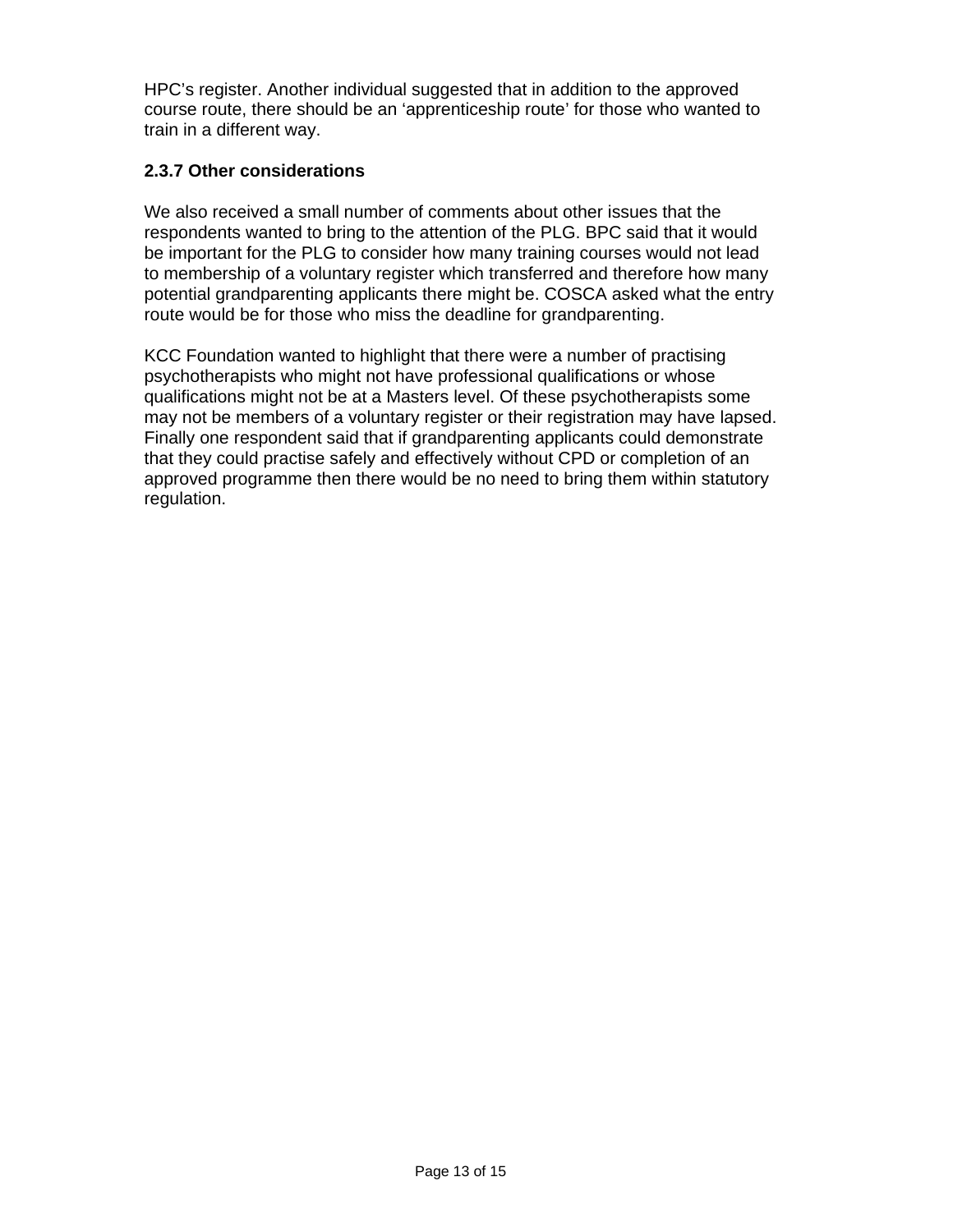# **Section three: Points to consider**

The context outlined in this paper and the Call for Ideas, reveal a number of broad considerations that the group will wish to take into account when discussing the grandparenting process.

The focus of this section is on the issues relevant to regulation and regulatory processes. This section is not intended to be exhaustive and there may be further topics that the group may wish to discuss.

## **3.1 Length of grandparenting period**

#### **Summary**

- The majority of organisations argued for a grand parenting period of three years or less.
- Some organisations argued for a longer grandparenting period to match the length of the average training programme or to allow sufficient time for effective communication of the need to register.

#### **Other points for discussion**

- The grandparenting period for previous professions was two years. It is anticipated that the grandparenting period will be three years for practitioner psychologists.
- The PLG is invited to consider how to balance the need for sufficient time to ensure effective communication and applications alongside the need for public protection.
- The PLG may wish to consider whether a lengthy grandparenting period would protect the public or not. A lengthy grandparenting period would also lengthen the period of time before the title is protected.
- The PLG may wish to consider the equality and diversity impact of the length of the grandparenting period.

#### **3.2 Grandparenting criteria**

#### **Summary**

- It is important that the criteria are rigorous to prevent a reduction in standards.
- Respondents thought that training and experience were important criteria, alongside an absence of complaints against the individual.